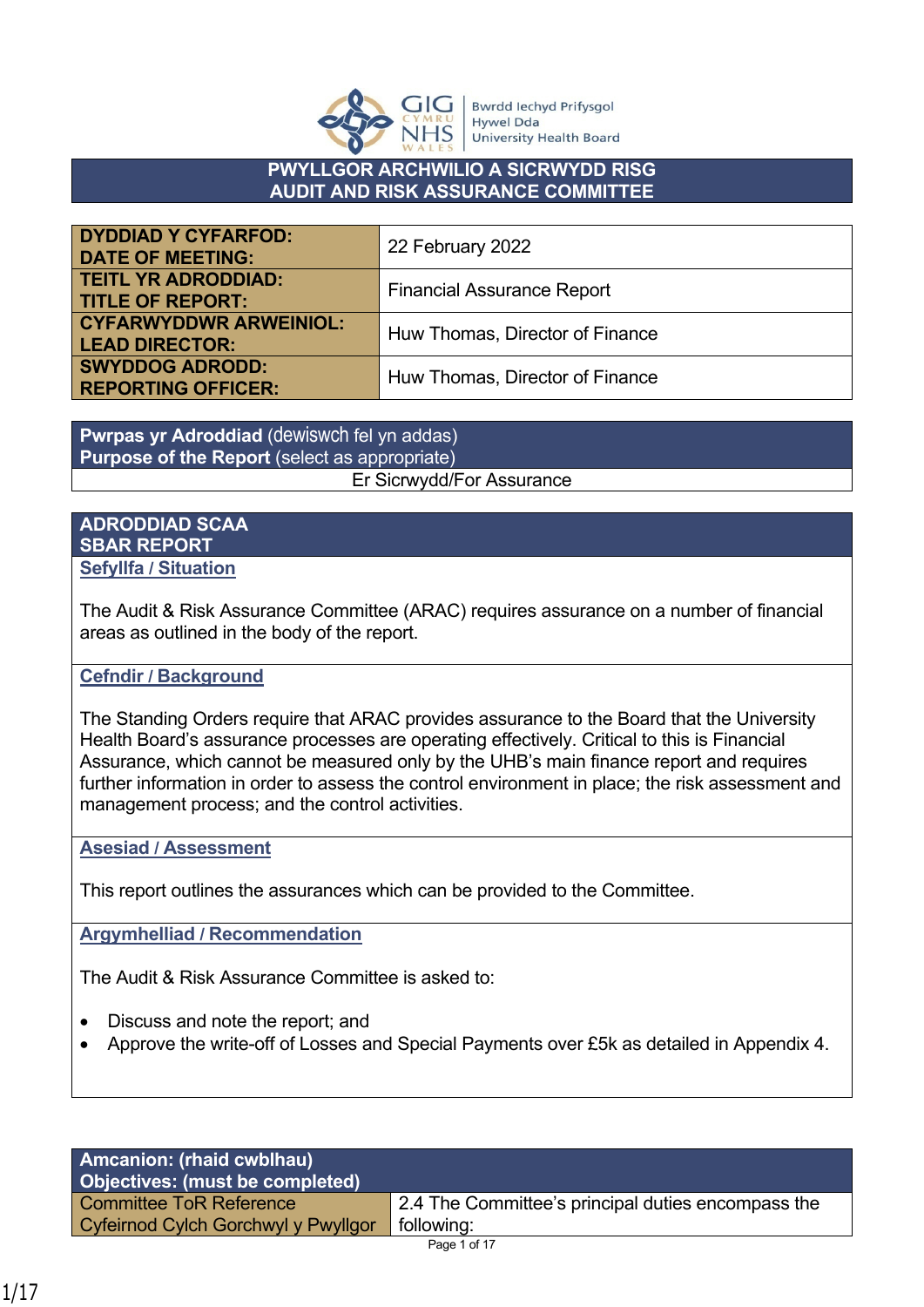|                                                                                                                                 | 2.4.2 Seek assurance that the systems for financial<br>reporting to Board, including those of budgetary<br>control, are effective, and that financial systems<br>processes and controls are operating.<br>3.14 Approve the writing-off of losses or the making of<br>special payments within delegated limits.<br>3.16 Receive a report on all Single Tender Actions<br>and extensions of contracts. |
|---------------------------------------------------------------------------------------------------------------------------------|------------------------------------------------------------------------------------------------------------------------------------------------------------------------------------------------------------------------------------------------------------------------------------------------------------------------------------------------------------------------------------------------------|
| Cyfeirnod Cofrestr Risg Datix a Sgôr<br>Cyfredol:                                                                               | BAF SO9-PR20<br><b>BAF SO10-PR33</b>                                                                                                                                                                                                                                                                                                                                                                 |
| Datix Risk Register Reference and<br>Score:                                                                                     |                                                                                                                                                                                                                                                                                                                                                                                                      |
| Safon(au) Gofal ac lechyd:<br>Health and Care Standard(s):                                                                      | Governance, Leadership and Accountability<br>7. Staff and Resources                                                                                                                                                                                                                                                                                                                                  |
| <b>Amcanion Strategol y BIP:</b><br><b>UHB Strategic Objectives:</b>                                                            | All Strategic Objectives are applicable                                                                                                                                                                                                                                                                                                                                                              |
| <b>Amcanion Llesiant BIP:</b><br><b>UHB Well-being Objectives:</b><br><b>Hyperlink to HDdUHB Well-being</b><br><b>Statement</b> | Improve efficiency and quality of services through<br>collaboration with people, communities and partners                                                                                                                                                                                                                                                                                            |

| <b>Gwybodaeth Ychwanegol:</b><br><b>Further Information:</b> |                                                                                                                                                                                                                                                                                                                                                                                                                                                                                                                                                                                                                                                                                      |
|--------------------------------------------------------------|--------------------------------------------------------------------------------------------------------------------------------------------------------------------------------------------------------------------------------------------------------------------------------------------------------------------------------------------------------------------------------------------------------------------------------------------------------------------------------------------------------------------------------------------------------------------------------------------------------------------------------------------------------------------------------------|
| Ar sail tystiolaeth:<br><b>Evidence Base:</b>                | Monitoring returns to Welsh Government based on the<br>Health Board's financial reporting system. Activity<br>recorded in the AR and AP modules of the Oracle<br>business system and activity recorded in the<br>procurement Bravo system.                                                                                                                                                                                                                                                                                                                                                                                                                                           |
| <b>Rhestr Termau:</b><br><b>Glossary of Terms:</b>           | <b>AP-Accounts Payable</b><br><b>AR-Accounts Receivable</b><br><b>BGH</b> – Bronglais General Hospital<br>BT PSBA - British Telecom Public Sector Broadband<br>Aggregation<br>CF - Counter Fraud<br>COS - Contracted Out Service VAT<br>COVID-19 - Coronavirus<br>COP - Confirmation of Payee<br><b>ECN - Error Correction Notice</b><br>EOY - End Of Year<br>ERs NI - Employers National Insurance<br>GGH - Glangwili General Hospital<br>HMRC - Her Majesty's Revenue and Customs<br>HOLD – Invoices that cannot be paid, as there is a<br>query with the price or quantity or validity<br>ICF - Integrated Care Fund<br><b>IFRS</b> - International Financial Reporting Standards |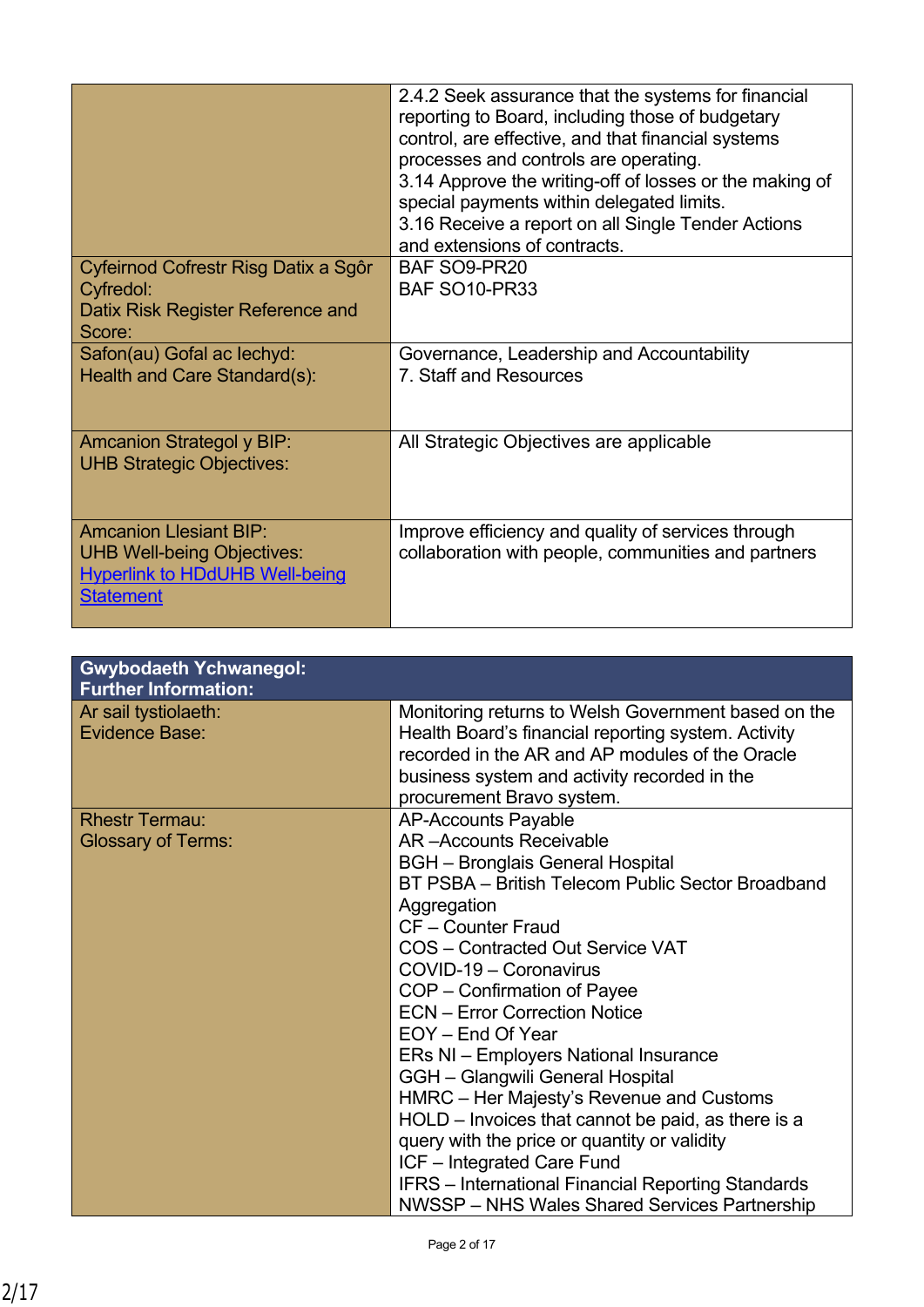|                                      | NIC - National Insurance Contribution            |
|--------------------------------------|--------------------------------------------------|
|                                      | PID - Patient Identifiable Data                  |
|                                      | PO - Purchase Order                              |
|                                      | POL – Probability of Loss                        |
|                                      | PPH - Prince Philip Hospital                     |
|                                      | PSPP – Public Sector Payment Policy              |
|                                      | RTI - Real Time Information (transmitted to HMRC |
|                                      | from the Payroll system)                         |
|                                      | SFI - Standing Financial Instructions            |
|                                      | <b>SLA</b> - Service Level Agreement             |
|                                      | STA - Single Tender Action                       |
|                                      | VAT - Value Added Tax                            |
|                                      | WGH - Withybush General Hospital                 |
|                                      | WRP - Welsh Risk Pool                            |
| Partïon / Pwyllgorau â ymgynhorwyd   | <b>UHB's Finance Team</b>                        |
| ymlaen llaw y Pwyllgor Archwilio a   | <b>UHB's Management Team</b>                     |
| Sicrwydd Risg:                       | <b>Executive Team</b>                            |
| Parties / Committees consulted prior | <b>Sustainable Resources Committee</b>           |
| to Audit and Risk Assurance          |                                                  |
| Committee:                           |                                                  |

| <b>Effaith: (rhaid cwblhau)</b><br>Impact: (must be completed)    |                                                                                                                                                                                                             |
|-------------------------------------------------------------------|-------------------------------------------------------------------------------------------------------------------------------------------------------------------------------------------------------------|
| <b>Ariannol / Gwerth am Arian:</b><br><b>Financial / Service:</b> | Financial implications are inherent within the report.                                                                                                                                                      |
| <b>Ansawdd / Gofal Claf:</b><br><b>Quality / Patient Care:</b>    | Risk to our financial position affects our ability to<br>discharge timely and effective care to patients.                                                                                                   |
| <b>Gweithlu:</b><br><b>Workforce:</b>                             | Overpayments are reported within this report.                                                                                                                                                               |
| Risg:<br><b>Risk:</b>                                             | Financial risks are detailed in the report.                                                                                                                                                                 |
| <b>Cyfreithiol:</b><br>Legal:                                     | The UHB has a legal duty to deliver a breakeven financial<br>position over a rolling three-year basis and an<br>administrative requirement to operate within its budget<br>within any given financial year. |
| <b>Enw Da:</b><br><b>Reputational:</b>                            | Adverse variance against the UHB's financial plan will<br>affect our reputation with Welsh Government, Audit Wales<br>and with external stakeholders.                                                       |
| <b>Gyfrinachedd:</b><br><b>Privacy:</b>                           | Not Applicable                                                                                                                                                                                              |
| Cydraddoldeb:<br><b>Equality:</b>                                 | Not Applicable                                                                                                                                                                                              |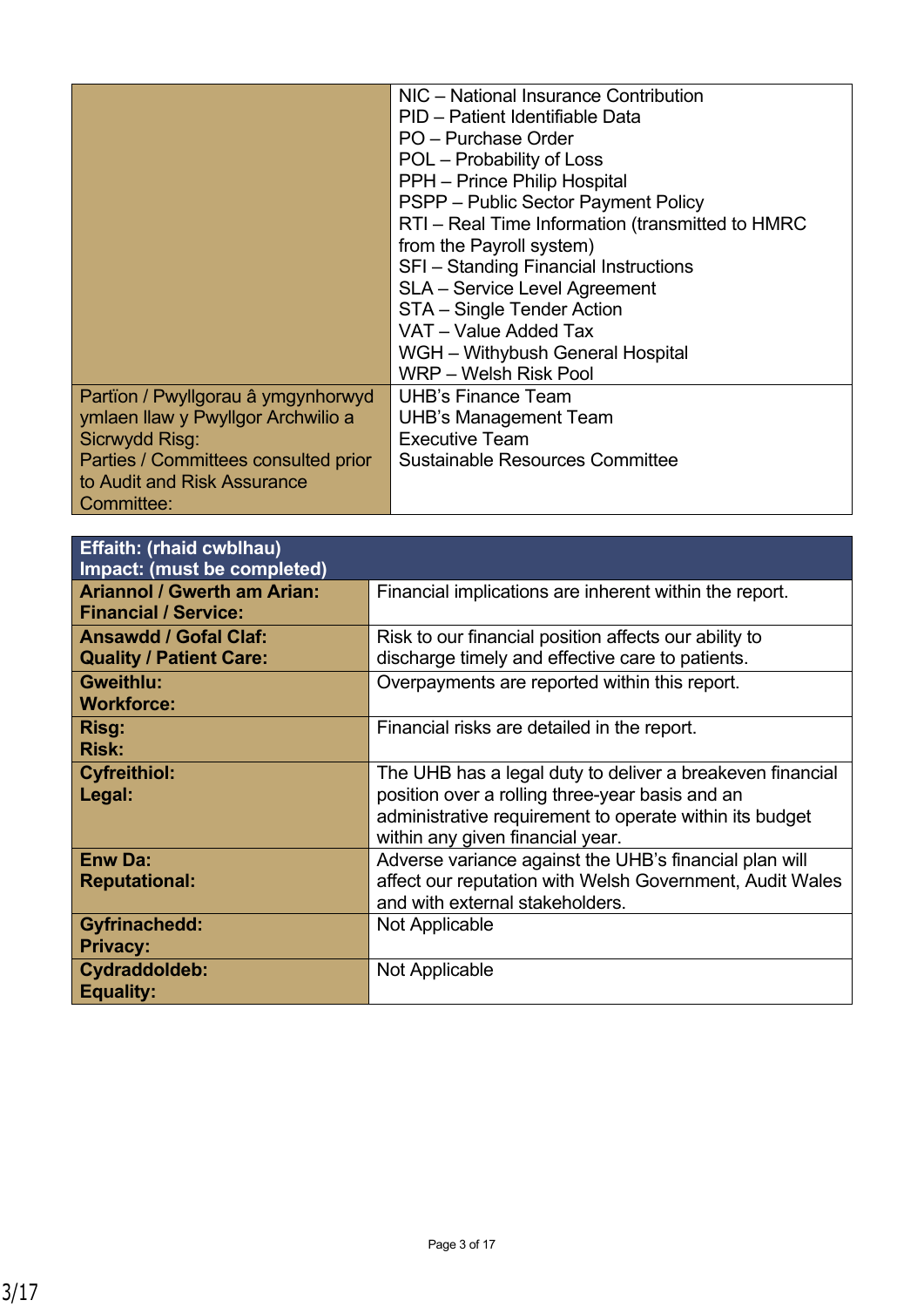# **1.1 Purpose**

- The purpose of this report is to outline the financial assurances which the Audit & Risk Assurance Committee requires.
- The framework agreed is included below in Figure 1, and the remainder of the report is based on this.

| Figure 1: Compliance requirements for the Audit and Risk Assurance Committee |                                                                                                                                                                                                                               |                                                    |  |  |  |  |
|------------------------------------------------------------------------------|-------------------------------------------------------------------------------------------------------------------------------------------------------------------------------------------------------------------------------|----------------------------------------------------|--|--|--|--|
| <b>Compliance requirement</b>                                                | <b>Reporting</b>                                                                                                                                                                                                              | <b>Frequency</b>                                   |  |  |  |  |
| Scheme of delegation<br>changes                                              | Exception reporting for approval<br>$\bullet$                                                                                                                                                                                 | As and when                                        |  |  |  |  |
| <b>Compliance with Purchase</b><br>to Pay requirements                       | Breaches of the No PO, No Pay policy<br>$\bullet$<br>Instructions for noting<br>$\bullet$<br><b>Public Sector Payment Policy (PSPP)</b><br>$\bullet$<br>compliance<br>Tenders awarded for noting<br>Single tender action<br>٠ | Quarterly                                          |  |  |  |  |
| Compliance with Income<br>to Cash requirements                               | Overpayments of staff salaries and<br>$\bullet$<br>recovery procedures for noting                                                                                                                                             | Quarterly                                          |  |  |  |  |
| Losses & Special<br>payments and Write offs                                  | Write off schedule<br>$\bullet$<br>Approval of losses and special<br>$\bullet$<br>payments                                                                                                                                    |                                                    |  |  |  |  |
| <b>Compliance with Capital</b><br>requirements                               | Scheme of delegation approval for<br>$\bullet$<br>capital                                                                                                                                                                     | Following<br>approval of<br>annual capital<br>plan |  |  |  |  |
| Compliance with Tax<br>requirements                                          | Compliance with VAT requirements<br>$\bullet$<br>Compliance with employment taxes<br>$\bullet$                                                                                                                                | Quarterly                                          |  |  |  |  |
| Compliance with<br>Reporting requirements                                    | Changes in accounting practices and<br>$\bullet$<br>policies<br>Agree final accounts timetable and<br>plans<br>Review of annual accounts progress<br>Review of audited annual accounts and<br>financial statements            | Annually                                           |  |  |  |  |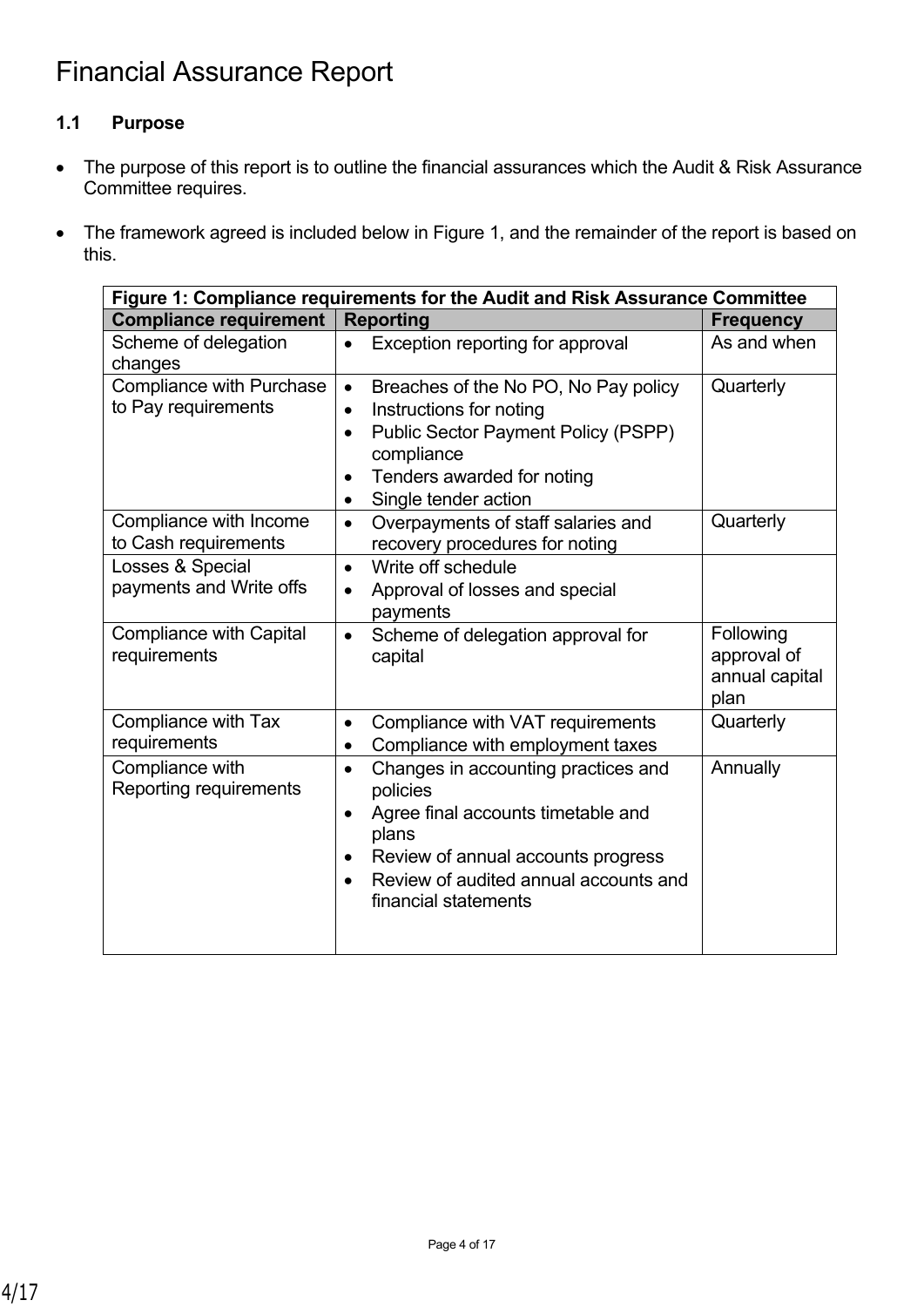**2.1 Scheme of delegation changes** No changes to approve

## **2.2 Compliance with Purchase to Pay Requirements**

## **2.2.1 Breaches of the No PO, No Pay Policy**

The Health Board has adopted the All Wales No PO No Pay Policy, which will ensure that all non-pay expenditure (unless listed as an exception) is procured and receipted through the Oracle system.

Figure 2 below illustrates the numbers and value of breaches against the No PO No Pay policy. This consisted of 77 breaches totalling £196k between the months of December 2021 – January 2022, the cumulative position as at end of January was 358 breaches, £0.488m in total (30<sup>th</sup> September cumulative was 243 breaches, £0.827m in total).

The local P2P (Procure to Pay) group have put in place measures to ensure that Purchase Order numbers are identified on the invoices and not created retrospectively and are also tracking noncompliance with suppliers and departments.

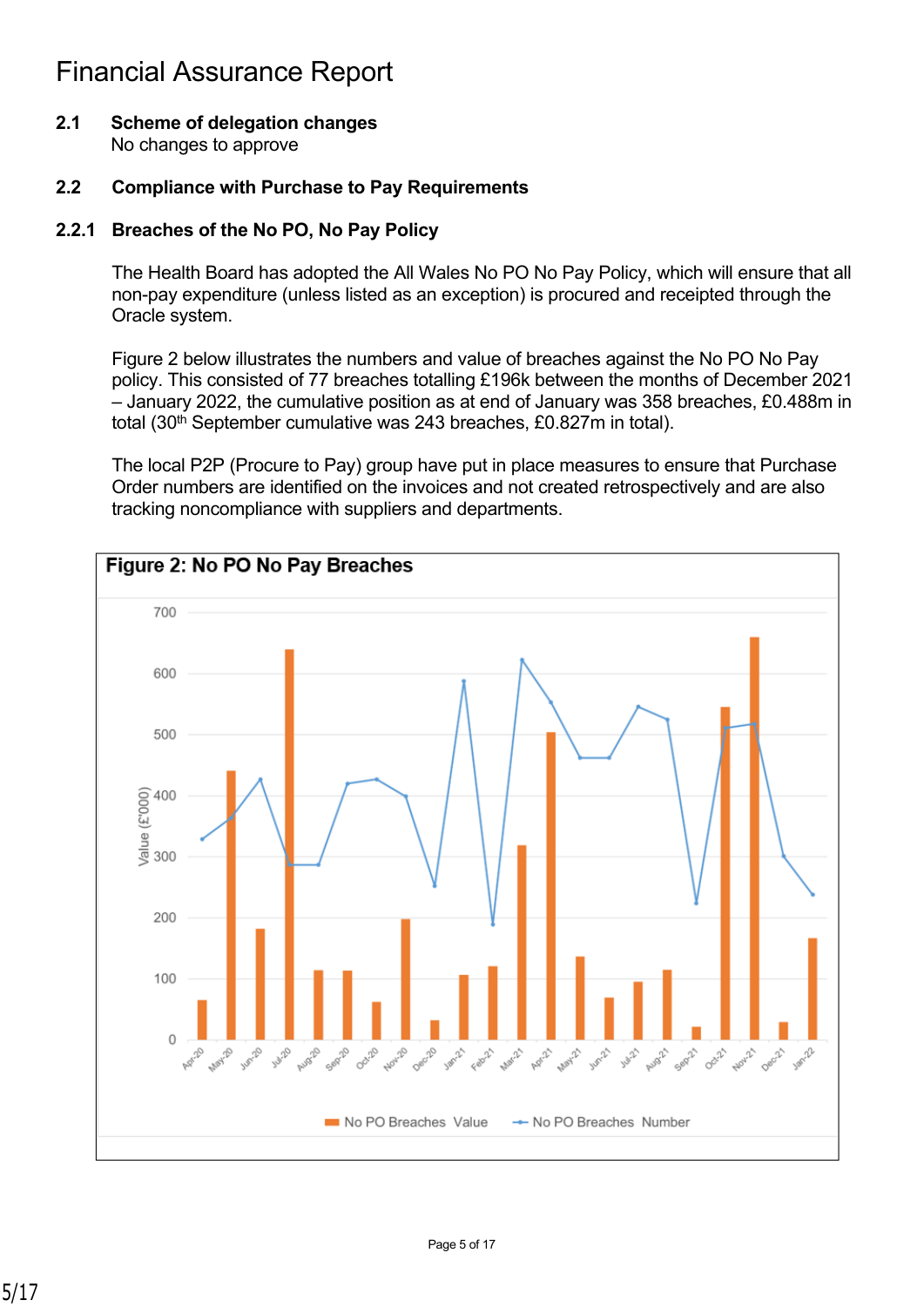# **2.2.2 Public Sector Payment Policy (PSPP) Compliance**

The Health Board did achieve its PSPP target of paying 95% of its non-NHS invoices within 30 days in December 2021 and January 2022 with 95.87% and 95.78% respectively; the cumulative position at the end of January is 94.72%.

## **2.2.3 Single Tender Actions**

The use of single tender waivers is carefully managed and controlled by the Health Board.

There were 4 Single Tender Action (in excess of £25,000), approved in the period from 1<sup>st</sup> December 2021 to 31<sup>st</sup> January 2022 totalling £0.263m, as detailed in Appendix 1.

The graph below (Figure 3) shows the trend of all Single Tender Actions (STA) approved from 1<sup>st</sup> April 2020 to 31<sup>st</sup> January 2022.



## **2.2.4 Tenders Awarded**

There were 9 competitive tenders awarded (in excess of £25,000) locally during the period from 1<sup>st</sup> December 2021 to 31<sup>st</sup> January 2022, totalling £16m, details of which can be seen in Appendix 2.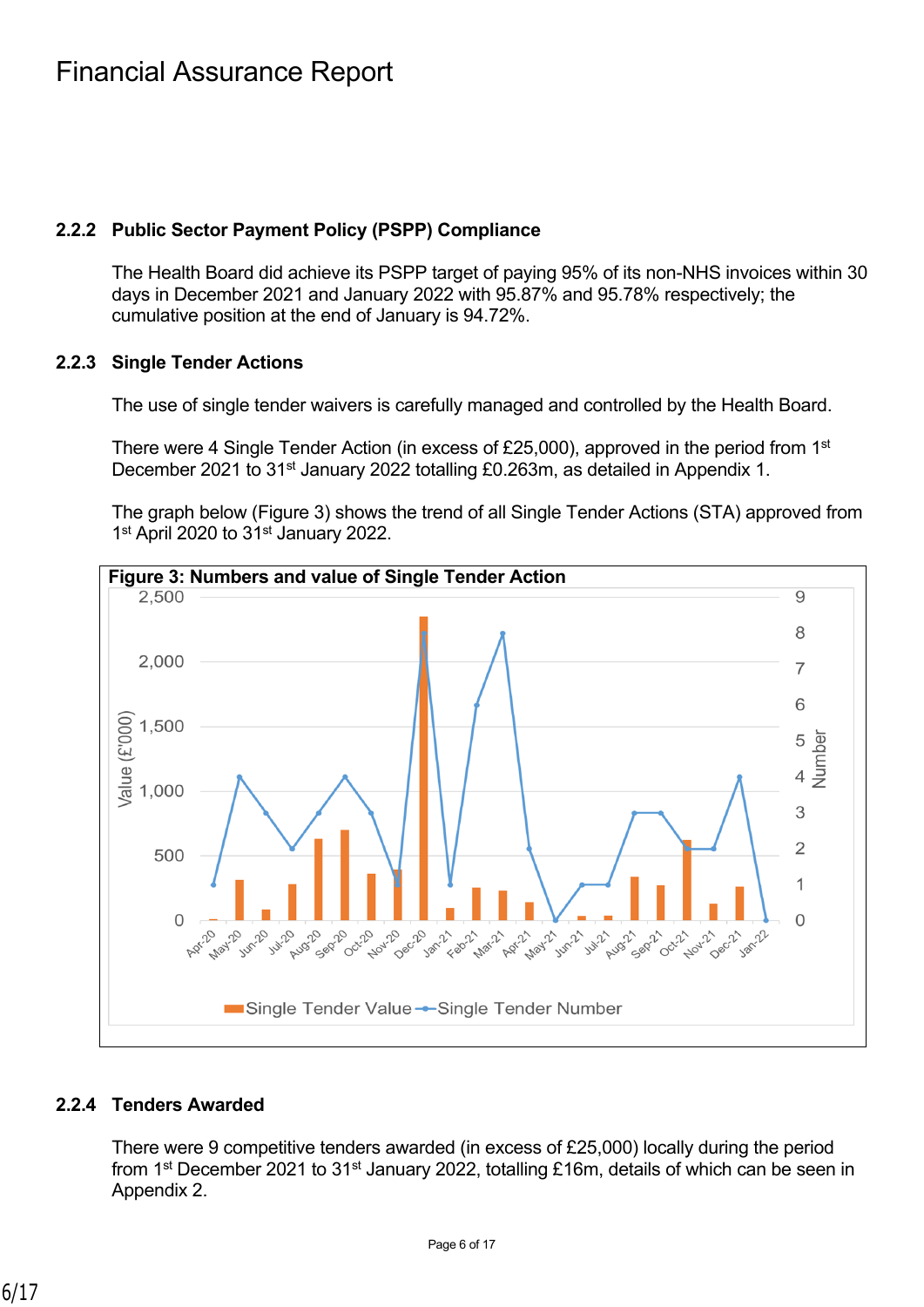# **2.2.5 Consultancy contracts**

There were 2 consultancy contracts awarded from 1<sup>st</sup> December 2021 to 31<sup>st</sup> January 2022, totalling £0.176m, details of which can also be seen in Appendix 2.

# **2.3Compliance with Income to Cash**

#### **2.3.1 Overpayment of Salaries**

The Health Board has a duty to ensure that staff are paid appropriately, and that overpayments are not incurred.

Appendix 3 shows the volume and value of invoices raised in respect of overpayments for the period 1st December 2021 – 31st January 2022; 34 cases totalling £36,917.02.

The graph below (Figure 4) demonstrates the total balance outstanding against the average recovery period. The average recovery period reflects the number of debts settled in the current period only. The volume & value of invoices raised in the period December 2021 to January 2022 was less than in the previous period, the total value raised was £37k compared to £45k in the previous period. The overall debt balance has increased slightly over the period of December 2021 and January 2022, with the average recovery period increasing over the period.

The main reasons for this increase are COVID-19 related employees on fixed term contracts not terminated on ESR and late termination forms being sent to payroll for high-cost employees.



## **Figure 4: Trend of aged overpayments and recoveries**

Page 7 of 17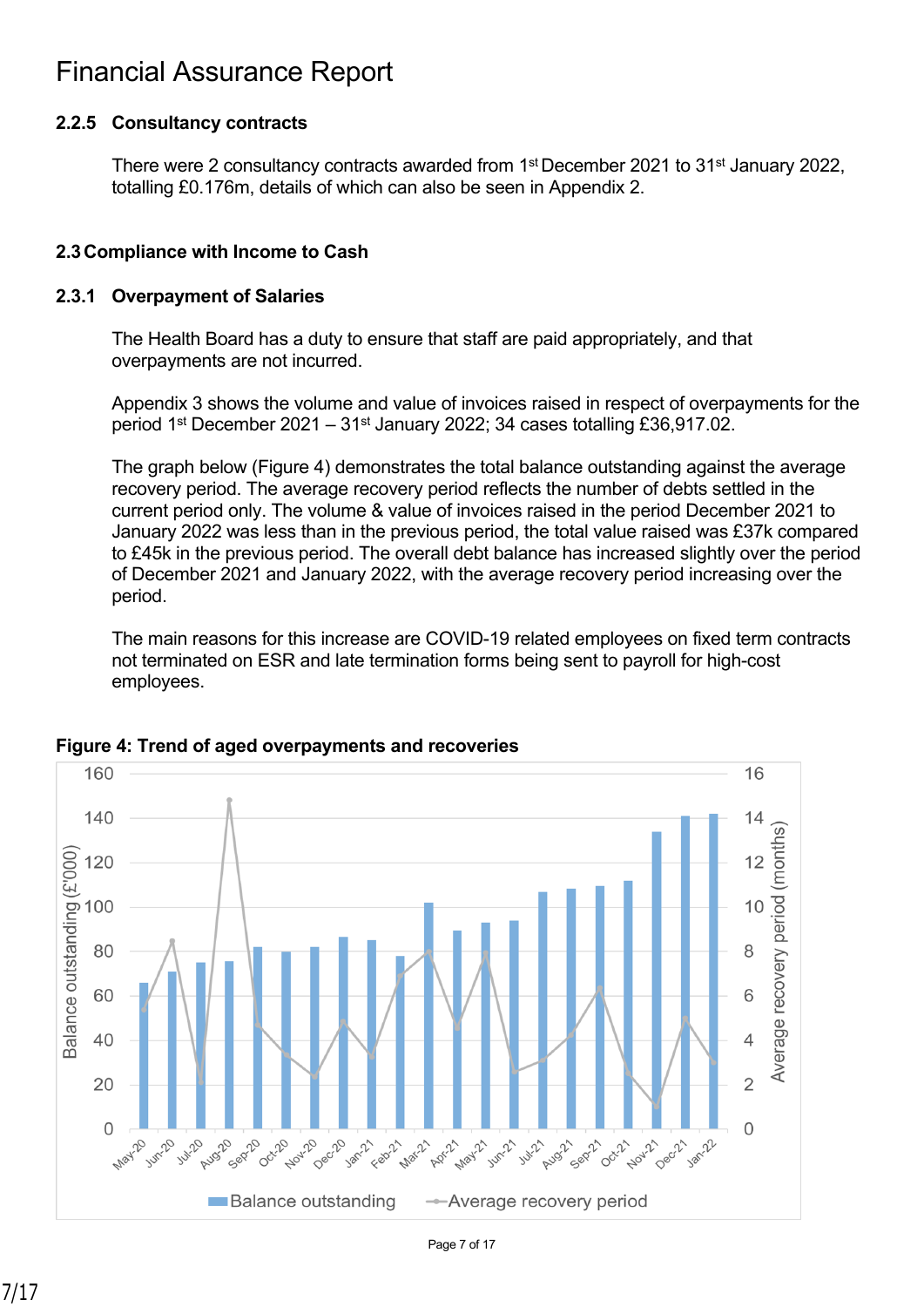**2.3.2** The Overpayments Task & Finish group consists of representatives from Finance, Payroll, ESR and Counter Fraud.

An update on the key actions to complete in the reporting period (December 2021– March 2022) include:

- Finance Business Partners to liaise with service leads in relation to current overpayments – the Task & Finish Group has convened once; another meeting was scheduled for January 2022 but was cancelled due to illness and is to be re-scheduled
- Workforce to liaise with specific managers where there are repeat overpayments (due to late submission) to raise awareness of the impact – encourage earlier completion of paperwork. Communications have been circulated to staff via the global messaging system via workforce and plans are underway to identify managers who continue to submit late submissions etc. resulting in payment errors/overpayments and assist them in developing processes/educating to prevent re-occurrence
- Include in manager passport training Counter Fraud will include a section on this issue within their Managers Passport input; however, the inclusion of more in-depth input from workforce/payroll will need to be discussed at the next group meeting
- Fraud Team to provide updates to Workforce on lessons learnt from their cases this has been agreed and updates will be provided on all overpayment cases as and when they are concluded
- Raise overpayments at relevant group/committee
- Payroll to produce leavers overpayment report and employee overpayments report each month for managers and send together with overpayment letters for issue/discussion with their employees – an overpayment letter has been drafted and will be discussed and agreed at the next meeting
- Payroll to produce covering email to managers from Payroll explaining their role in the recovery process and repayment parameters they can work within /when to refer to Finance Business Partner for escalation due to amount or repayment period – incorporated in the overpayment letter
- Further review/refinement of overpayments/underpayments policy a further review has been agreed; an all-Wales approach is required to ensure a consistent approach to dealing with both overpayments and underpayments
- Communications on global email to encourage earlier submission of payroll changes a global communication was issued by Workforce

# **2.4Losses and Special Payments for Approval**

## **2.4.1 General Losses and Special Payments**

Losses and special payments require the Audit & Risk Assurance Committee's approval, given their contentious nature. These are outlined in Appendix 4.

There was one write-off in excess of £5k during the period between 1st December 2021 and 31st January 2022, in relation to expired drugs for £7,546.44.

Losses and write offs under £5k, as per requirement under FP02 – Income and Cash Collection, have been presented and approved by Director of Finance and Chief Executive. In total, these amounted to £19,692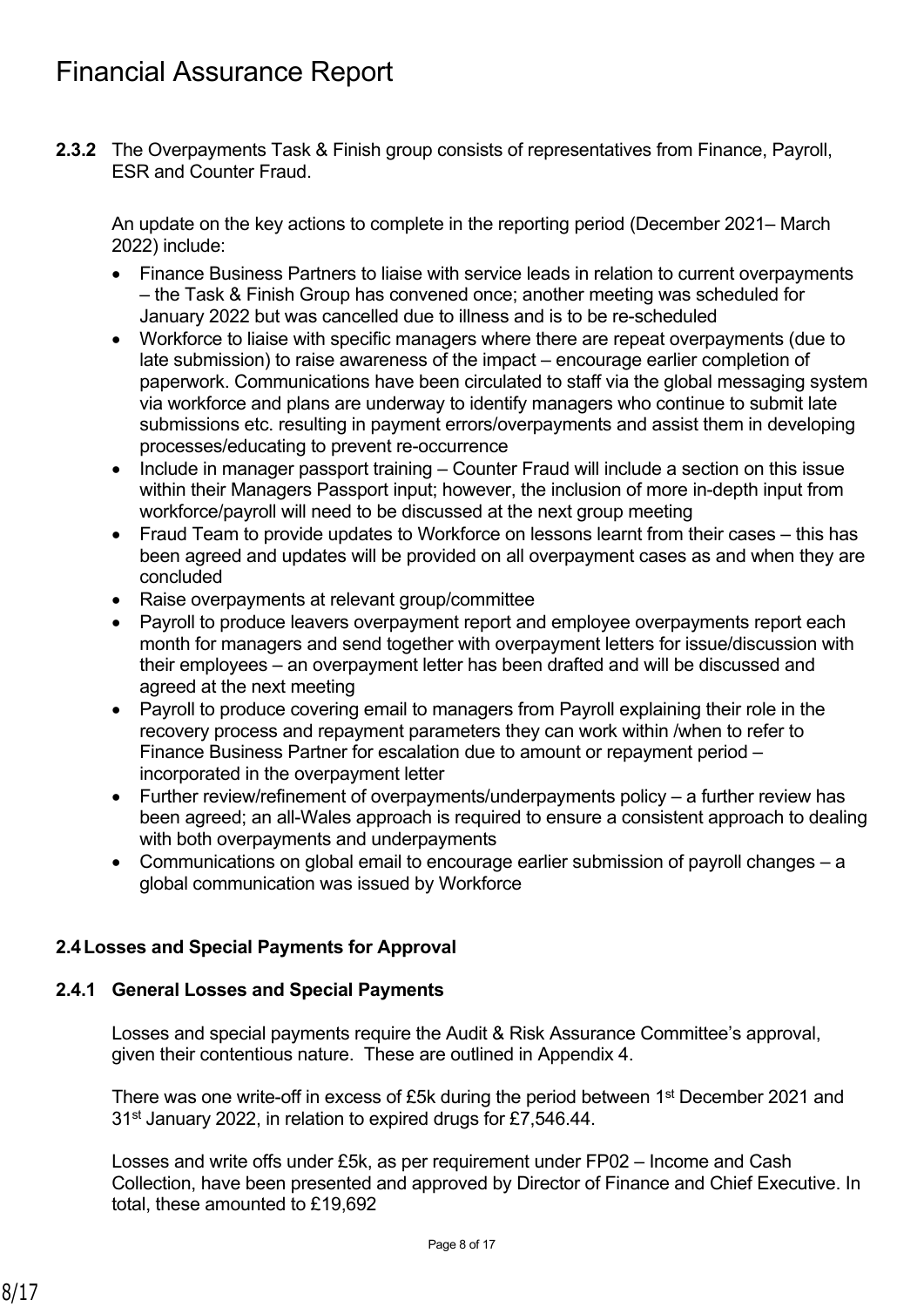# **2.5 Compliance with Capital Requirements**

No issues to report.

# **2.6 Compliance with Tax Requirements**

# **2.6.1 Compliance with VAT Requirements**

Updates regarding existing matters are set out in the following table:

| <b>Key VAT issue</b>                                                            | <b>Update</b>                                                                                                                                                                                                                                                                                                                                                                                                                                                                                                                                                                                                                             |
|---------------------------------------------------------------------------------|-------------------------------------------------------------------------------------------------------------------------------------------------------------------------------------------------------------------------------------------------------------------------------------------------------------------------------------------------------------------------------------------------------------------------------------------------------------------------------------------------------------------------------------------------------------------------------------------------------------------------------------------|
| <b>Pembrokeshire</b><br>field hospital VAT<br>recovery clearance<br>request     | In October 2021, the Health Board was informed by HMRC that it does<br>not consider the VAT incurred on the Licence to Occupy agreement<br>entered into with Bluestone Resorts Ltd to be recoverable. Disagreeing<br>with this conclusion, the Health Board has requested a reconsideration<br>and HMRC has appointed an alternative officer to review HMRC's initial<br>conclusion. HMRC has not provided an indication as to how long this<br>review will take. VAT incurred to date under the contract amounts to<br>£1.030m, none of which has yet been recovered.                                                                    |
| <b>Capital Front of</b><br><b>House Scheme</b><br>(Bronglais Hospital)          | The Health Board continues to await HMRC's decision on whether to<br>accept the Health Board's current VAT recovery position in respect of<br>this scheme or raise a formal assessment. Any VAT which may become<br>repayable to HMRC has been fully provided. Correspondence from<br>HMRC on 28 <sup>th</sup> January 2022 stated that the matter is still under<br>consideration and that HMRC has not yet reached a decision.                                                                                                                                                                                                          |
| <b>Home Technology</b><br><b>Salary Sacrifice</b><br>scheme output tax          | The Health Board is discussing with HMRC the appropriate timing for the<br>accounting of output VAT in connection with the scheme in its current<br>form, which involves a transfer of ownership of the Home Technology<br>items to employees at the beginning of contract periods. The Health<br>Board has previously accounted for output VAT at the time of salary<br>sacrifice receipts whereas it has been identified that output tax may have<br>been due up front at the beginning of each contract period. As this is<br>primarily an issue of timing rather than amount, there is minimal<br>exposure to additional liabilities. |
| <b>HMRC 2018-19 COS</b><br><b>VAT recovery</b><br>review                        | Data requested by HMRC for the purpose of this review was<br>successfully transferred to HMRC in October 2020. The Health Board<br>continues to await further correspondence from HMRC. The Health<br>Board has a provision in place for potential liabilities arising from this<br>review.                                                                                                                                                                                                                                                                                                                                               |
| <b>BT PSBA network -</b><br>VAT recovery non-<br>statutory clearance<br>request | The Health Board continues to await HMRC's conclusion on the<br>recoverability of the VAT being incurred on the Health Board's service<br>charges for the BT PSBA network. The Health Board's initial request<br>was submitted in May 2018. After being put on hold for approx. 18<br>months while HMRC's policy in the relevant area was being reviewed<br>and a further substantial delay due to the Covid pandemic, HMRC<br>revisited this matter in August 2021. The Health Board continues to<br>recover the VAT in question in full. VAT potentially repayable to HMRC<br>amounts to circa. £120k, which is provided for.           |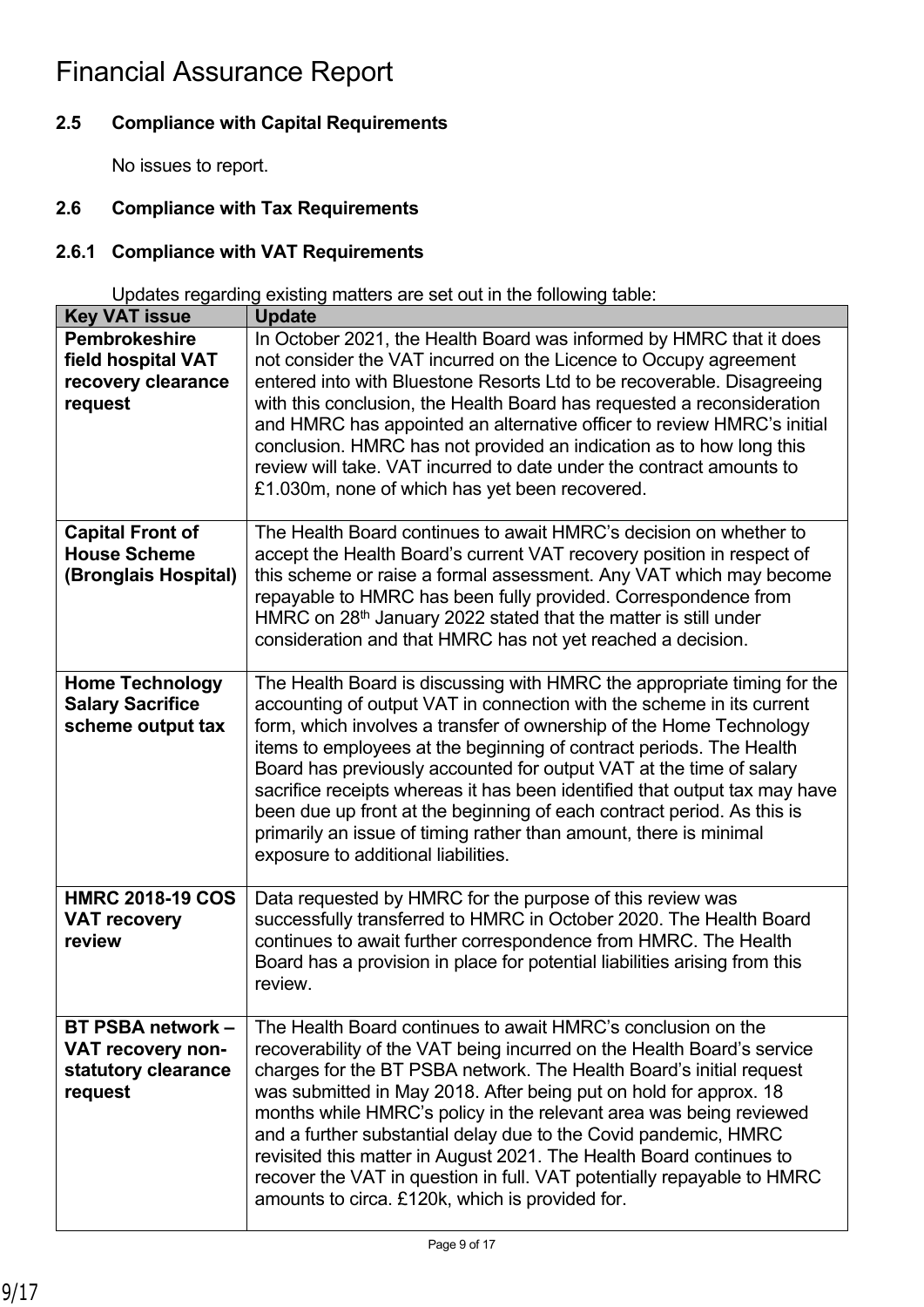# **2.6.2 Compliance with Employment Tax Requirements**

No updates or issues to report.

#### **2.7 Compliance with reporting requirements**

**IFRS 17** – Insurance Contracts. Following the deferred implementation of the standard, we await advice from Welsh Government. This will be issued once the IFRS 17 working group at Treasury reconvenes. There is no further update on this.

**IFRS 16** – Preparations for implementation of IFRS 16 are ongoing. A training session was delivered in December to colleagues involved in the arrangement of leases in Estates, Procurement, and IT to apprise them of the implications of the transition and to facilitate information flows necessary for compliance with the new standard. A return was submitted to Welsh Government at the end of January 2022 on current forecast lease costs over the 3-year period 2022/23-2024/25; the impact on capital and revenue budgets for next year has not yet been fully clarified by Welsh Government.

**Financial Control Procedures (FCPs)** – work is progressing on developing a good practice guide for FCPs, with Hywel Dda Finance representatives leading and participating in this Finance Academy, Improving Financial Governance workstream project. The next step is a discussion at the NHS Wales Technical Accounting Group in February 2022, with the expectation of sign-off by the Governance Steering Group in March 2022.

**Annual Accounts 2021/22** – Welsh Government have issued the dates for submission of the Annual Accounts for 2021/22. The Draft accounts are to be submitted on 29<sup>th</sup> April 2022, with Audited accounts on the 15<sup>th</sup> June 2022.

#### **3.1 Recommendations**

The Committee is asked to note the report and approve the write off of losses incurred in the reporting period.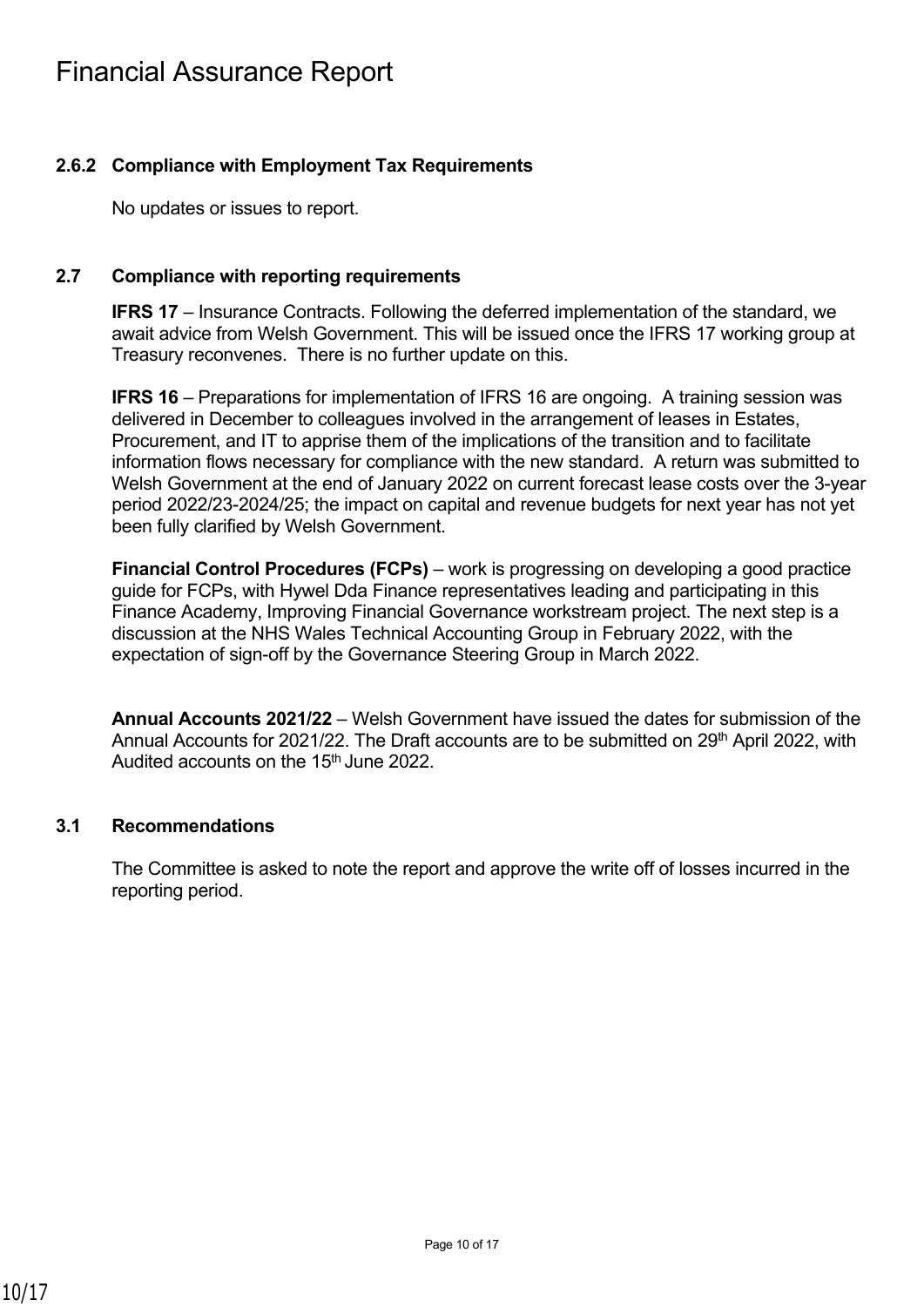# Appendix 1: Single tender actions awarded

|               | Period covered by this report:                                                                                           |            |                                       |                                        | December-<br>21                                                                                                                                                                                                                                                                                                                                                                                                                                                                                                                                                                                                                                                                     | January-22 |  |
|---------------|--------------------------------------------------------------------------------------------------------------------------|------------|---------------------------------------|----------------------------------------|-------------------------------------------------------------------------------------------------------------------------------------------------------------------------------------------------------------------------------------------------------------------------------------------------------------------------------------------------------------------------------------------------------------------------------------------------------------------------------------------------------------------------------------------------------------------------------------------------------------------------------------------------------------------------------------|------------|--|
| <b>Ref</b>    | <b>Supplier</b>                                                                                                          | Value (£)  | One-off or<br><b>Period</b>           | <b>Department</b>                      | <b>Justification provided</b>                                                                                                                                                                                                                                                                                                                                                                                                                                                                                                                                                                                                                                                       |            |  |
| <b>HDD586</b> | <b>Netcall Technology</b><br>Limited, Increase in<br><b>NetCall licences to</b><br>handle a greater<br>capacity of calls | £63,890.40 | December<br>$21$ to<br>December<br>23 | <b>Digital</b><br><b>Services</b>      | The number of available telephone lines to the<br>COVID Command Centre is running at full capacity<br>and with the increased pressures for Vaccinations<br>and Booster jabs additional phone line capacity is<br>required to address the current capacity issues and<br>the expected increased demand.                                                                                                                                                                                                                                                                                                                                                                              |            |  |
| <b>HDD586</b> | Maintel, Increase in<br>Gamma SIP<br>capacity and MITEL<br>SIP licences to<br>handle a greater<br>capacity of calls      | £31,407.00 | December<br>$21$ to<br>December<br>23 | <b>Digital</b><br><b>Services</b>      | The number of available telephone lines to the<br>COVID Command Centre is running at full capacity<br>and with the increased pressures for Vaccinations<br>and Booster jabs additional phone line capacity is<br>required to address the current capacity issues and<br>the expected increased demand.                                                                                                                                                                                                                                                                                                                                                                              |            |  |
| <b>HDD582</b> | <b>Spatial Quotient</b><br>(SQ), Installation of<br>a wireless Patient<br><b>Flow Platform</b>                           | £60,000.00 | December<br>$21$ to<br>February<br>22 | Scheduled<br>$Care -$<br>Ophthalmology | This supplier specialises in installing a Patient Flow<br>Platform, performing time in motion exercises for<br>clinical areas over a minimum period of 3 months,<br>and producing monthly reports on patient movement<br>in the clinical areas, social distancing, amongst other<br>aspects. The application for this grant originated from<br>discussions with Bayer when trying to identify the best<br>course of action to improve service flow, and SQ was<br>a company known to Bayer as SQ has been carrying<br>out this work in Moorfields and Belfast hospitals, in<br>Ophthalmology services, and having good success.<br>Not aware of any other providers to deliver this |            |  |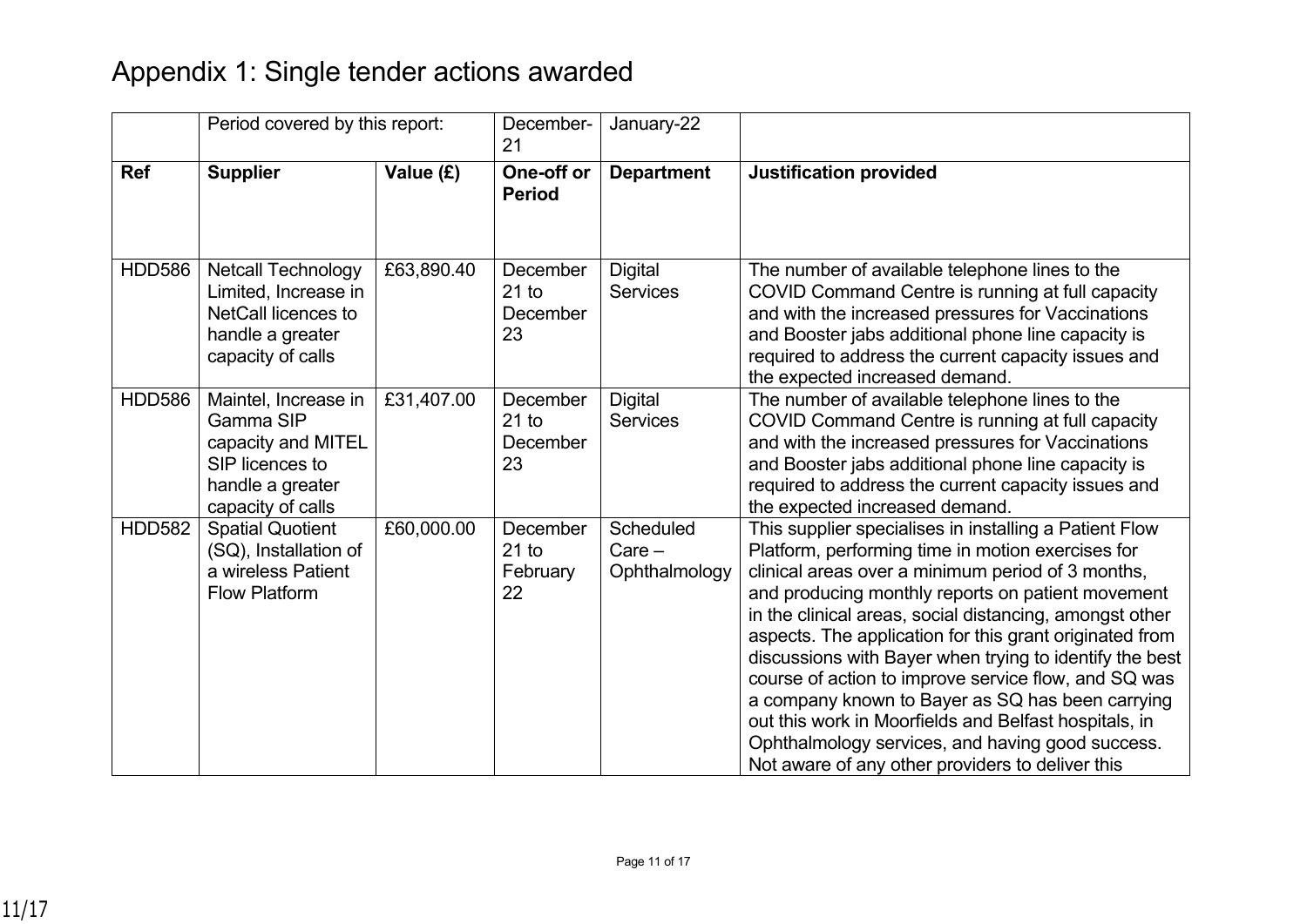|               |                                                                                                                                |             |                                       |                                             | service in such a specific sub-specialty area. SQ are<br>specialist in hospital flow management.                                                                                                                                                                                                                                                                                                                                                                                                                                            |
|---------------|--------------------------------------------------------------------------------------------------------------------------------|-------------|---------------------------------------|---------------------------------------------|---------------------------------------------------------------------------------------------------------------------------------------------------------------------------------------------------------------------------------------------------------------------------------------------------------------------------------------------------------------------------------------------------------------------------------------------------------------------------------------------------------------------------------------------|
| <b>HDD583</b> | <b>British Medical</b><br>Journal (BMJ),<br>Advertising<br>substantive<br>consultant<br>vacancies in a<br>professional journal | £107,659.00 | November<br>$21$ to<br>November<br>24 | Workforce:<br>Resourcing<br>and Utilisation | British Medical Journal is a weekly peer-reviewed<br>medical trade journal, published by the trade union<br>the British Medical Association. The BMJ has editorial<br>freedom from the BMA. It is the world's oldest general<br>medical journals - which enables us to advertise<br>vacancies across all specialities ensuring the Health<br>Board satisfies its statutory obligation to advertise<br>substantive Consultant posts in a professional journal,<br>as well as other medical/hard to fill positions across<br>all specialties. |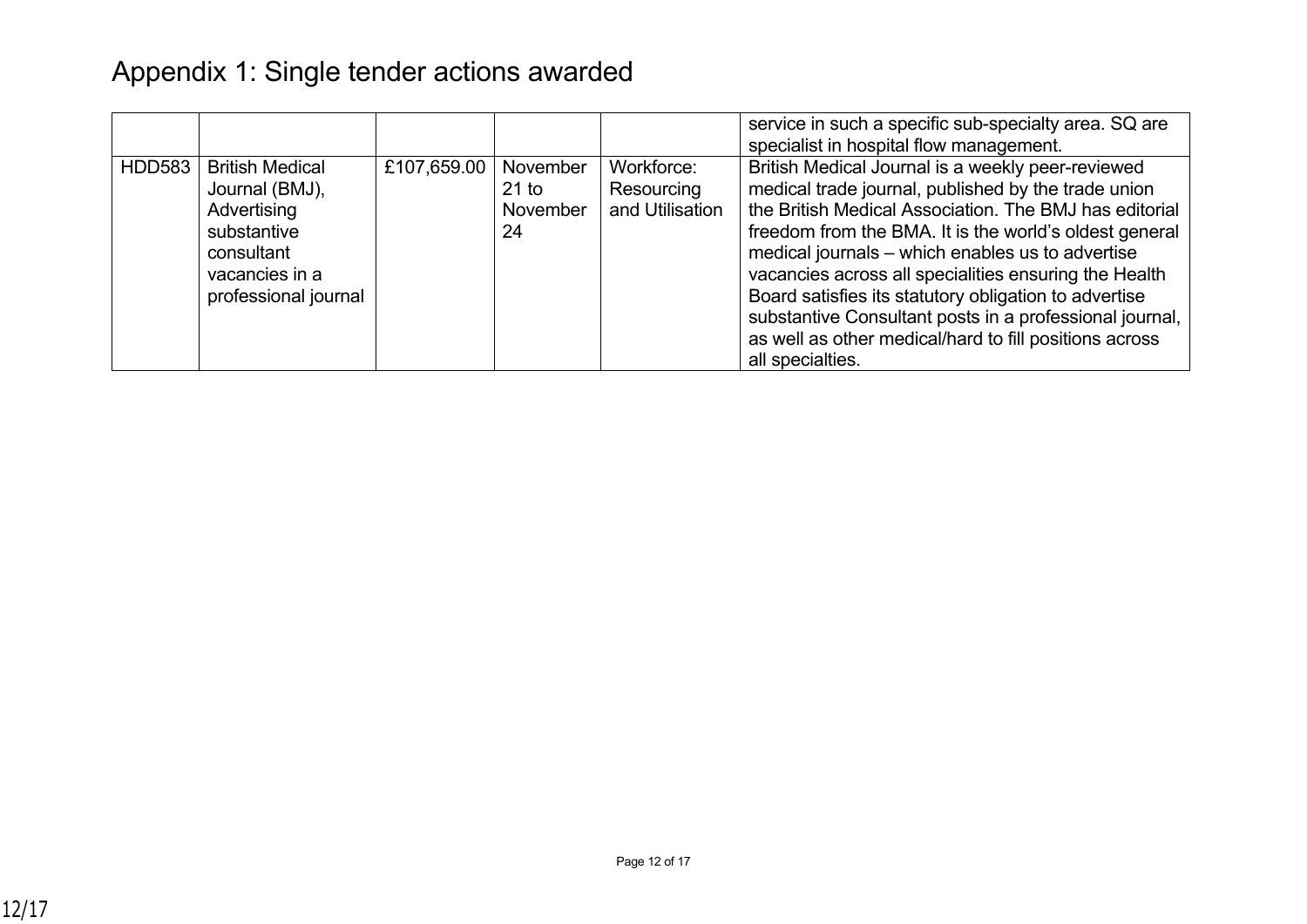# Appendix 2: Competitive tenders awarded

|                      | Period covered by this report:                  |                              | 1st<br>December<br>2021     | 31 <sup>st</sup> January<br>2022 |                                                                                                                 |
|----------------------|-------------------------------------------------|------------------------------|-----------------------------|----------------------------------|-----------------------------------------------------------------------------------------------------------------|
| <b>Ref</b>           | <b>Supplier</b>                                 | Value (£) exc.<br><b>VAT</b> | One-off or<br><b>Period</b> | <b>Department</b>                | <b>Tender Description</b>                                                                                       |
| <b>HDD-ITT-47451</b> | <b>Vanguard Roofing Ltd</b>                     | £92,942.00                   | 3 months                    | <b>Estates</b>                   | Ward 10 Roof Terrace Works                                                                                      |
| <b>HDD-ITT-48233</b> | <b>FireRite LTD</b>                             | £76,732.36                   | 2 months                    | <b>Estates</b>                   | Supply and Installation of Fire<br><b>Compartmentation &amp; Fire</b><br>doors Elizabeth Williams Clinic        |
| <b>HDD-ITT-48368</b> | <b>IWEC</b> International LTD                   | £189,716.00                  | 4 months                    | <b>Estates</b>                   | Supply and Installation of New<br><b>LED Lighting BGH</b>                                                       |
| <b>HDD-ITT-48692</b> | NSE (Wales) Limited                             | £88,533.00                   | 2 months                    | <b>Estates</b>                   | Supply and Installation of Fire<br><b>Alarm System WGH</b><br><b>Residential Accommodation</b><br><b>Blocks</b> |
| <b>HDD-MIN-48444</b> | Vanguard                                        | £14,215,000.00               | to 31 March<br>2022         | Scheduled<br>Care                | <b>Modular Theatres PPH</b>                                                                                     |
| <b>HDD-DCO-21-12</b> | Orcha Ltd                                       | £91,000.00                   | 3 years                     | <b>Digital Services</b>          | Digital Health App Library                                                                                      |
| <b>HDD-ITT-48924</b> | Papyrus - Prevention of<br><b>Young Suicide</b> | £100,285.00                  | 30 Months                   | <b>Primary Care</b>              | <b>Suicide Prevention Services</b>                                                                              |
| HDD-ITT-48610        | <b>Edmunds Webster</b>                          | £220,901.00                  | 3 Months                    | <b>Estates</b>                   | Supply and Installation of<br><b>Residential Accommodation</b><br><b>Improvements GGH</b>                       |
| <b>HDD-ITT-48748</b> | Jac Lewis Foundation                            | £300,000.00                  | 2 Years                     | <b>Primary Care</b>              | <b>Mental Health Support</b><br><b>Services</b>                                                                 |
|                      | <b>Total</b>                                    | £15,975,113.36               |                             |                                  |                                                                                                                 |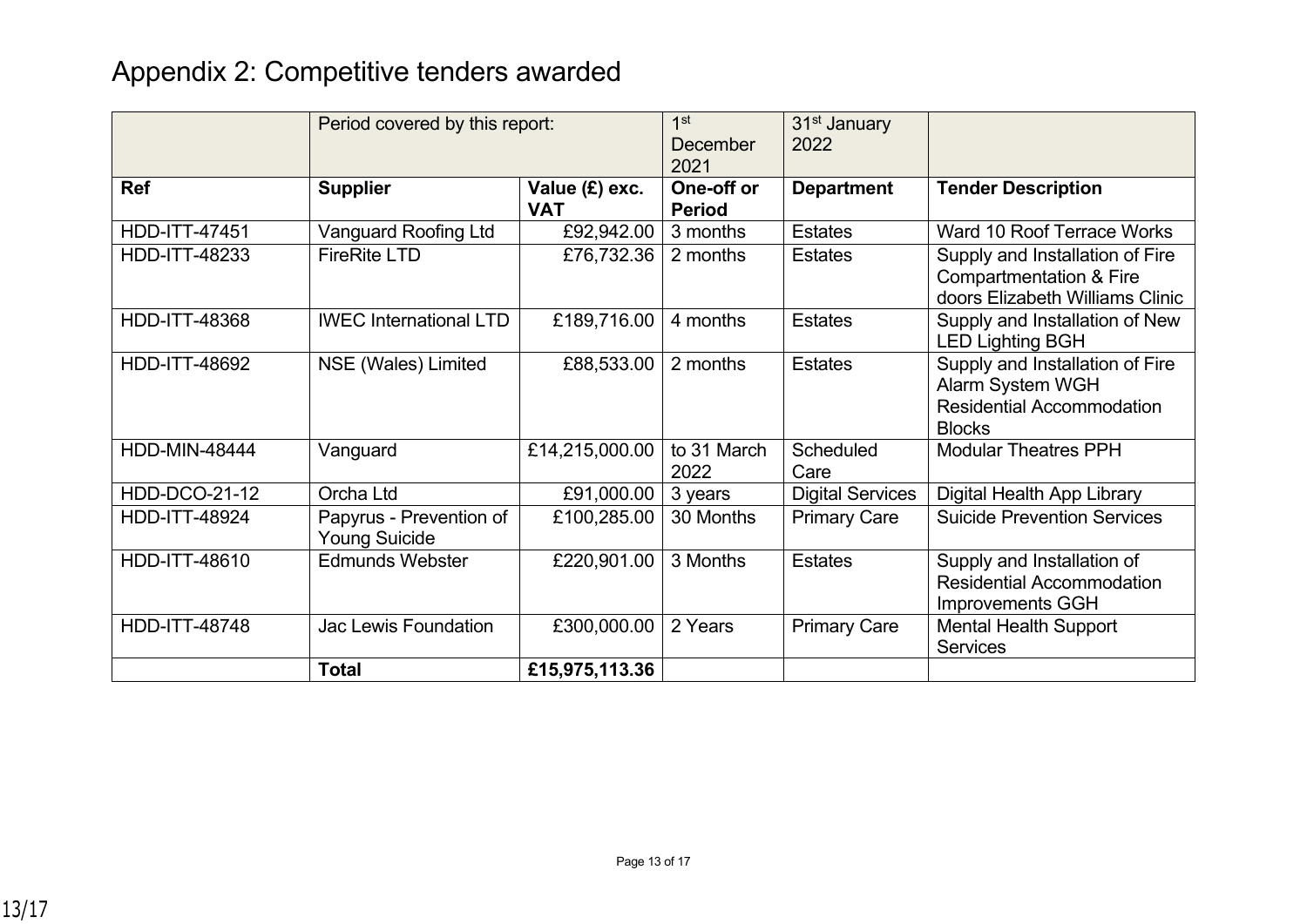# Appendix 2: Competitive tenders awarded

## **Consultancy Contract awarded:**

|                      | Period covered by this report: |                       | 1 <sup>st</sup> December<br>2021 | 31 <sup>st</sup> January 2022 |                                                                                               |
|----------------------|--------------------------------|-----------------------|----------------------------------|-------------------------------|-----------------------------------------------------------------------------------------------|
| <b>Ref</b>           | <b>Supplier</b>                | Value (£)<br>exc. VAT | One-off or<br><b>Period</b>      | <b>Department</b>             | <b>Tender Description</b>                                                                     |
| <b>HDD-ITT-48752</b> | <b>Outreach Rescue</b>         | £56,000.00            | 3 Years                          | <b>Estates</b>                | <b>Training Services related</b><br>to Working in Confined<br>Spaces and Working at<br>Height |
| HDD-DCO-21-14        | James Harvard<br>Ltd           | £120,000.00           | to 31 March 2022   IT            |                               | <b>Cyber Security</b><br><b>Programme Support</b>                                             |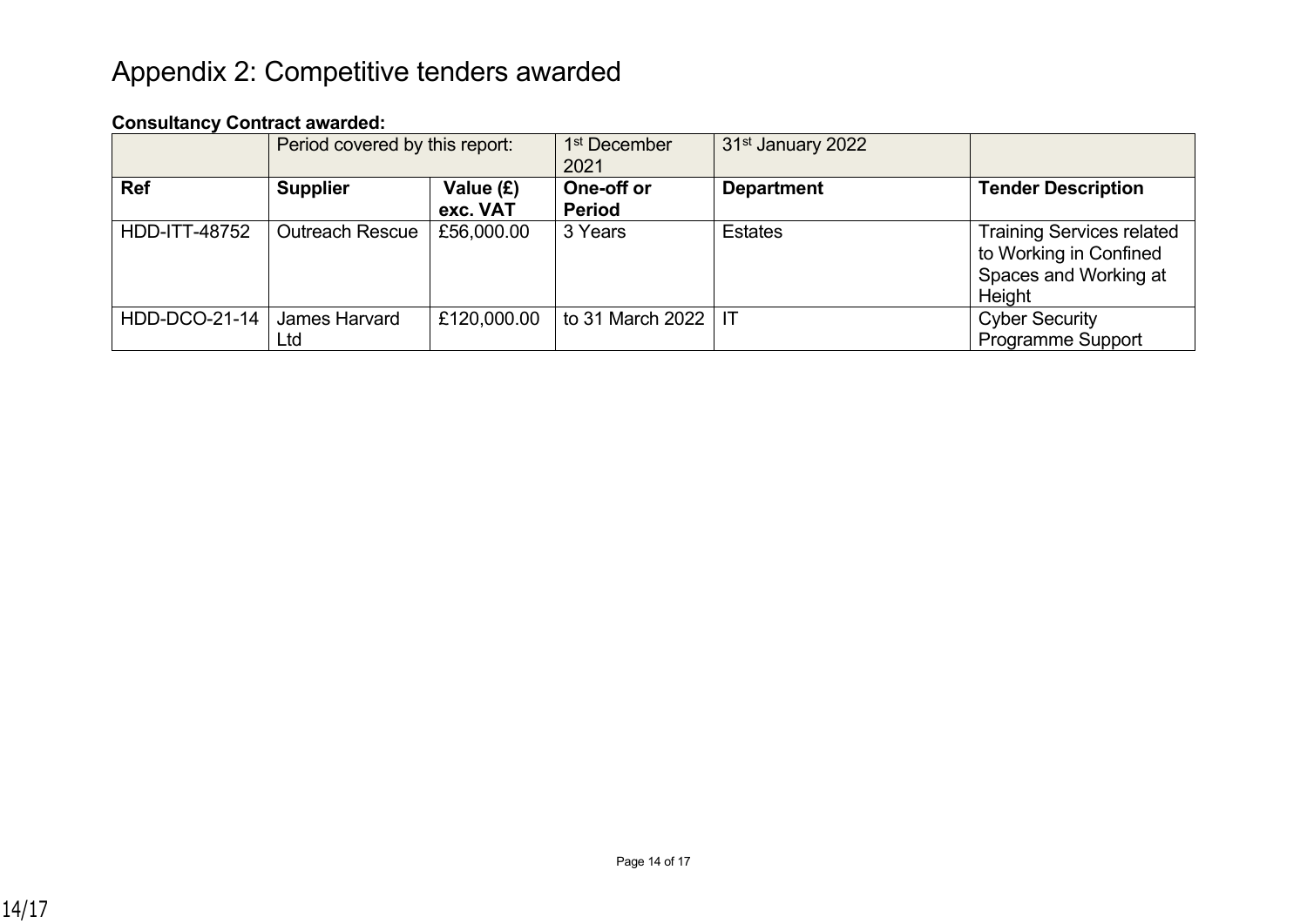# Appendix 3: Overpayment of Salaries

|            | Period covered by this report: 1st December 2021 – 31st January 2022 |           |                           |
|------------|----------------------------------------------------------------------|-----------|---------------------------|
| <b>Ref</b> | <b>Reason for Overpayment</b>                                        | Value (£) | <b>Number of invoices</b> |
|            | Timing Issue Due to Termination Mid-month                            | 29,421.71 | 27                        |
| າ          | Late Notification of Reduction / Shortfall in Hours                  | 0.00      |                           |
| 3          | Payment Processed in error                                           | 4,190.38  |                           |
|            | Overpayment of Shifts / Hours / Unauthorised Leave                   | 3,304.93  |                           |
|            |                                                                      | 36,917.02 | 34                        |